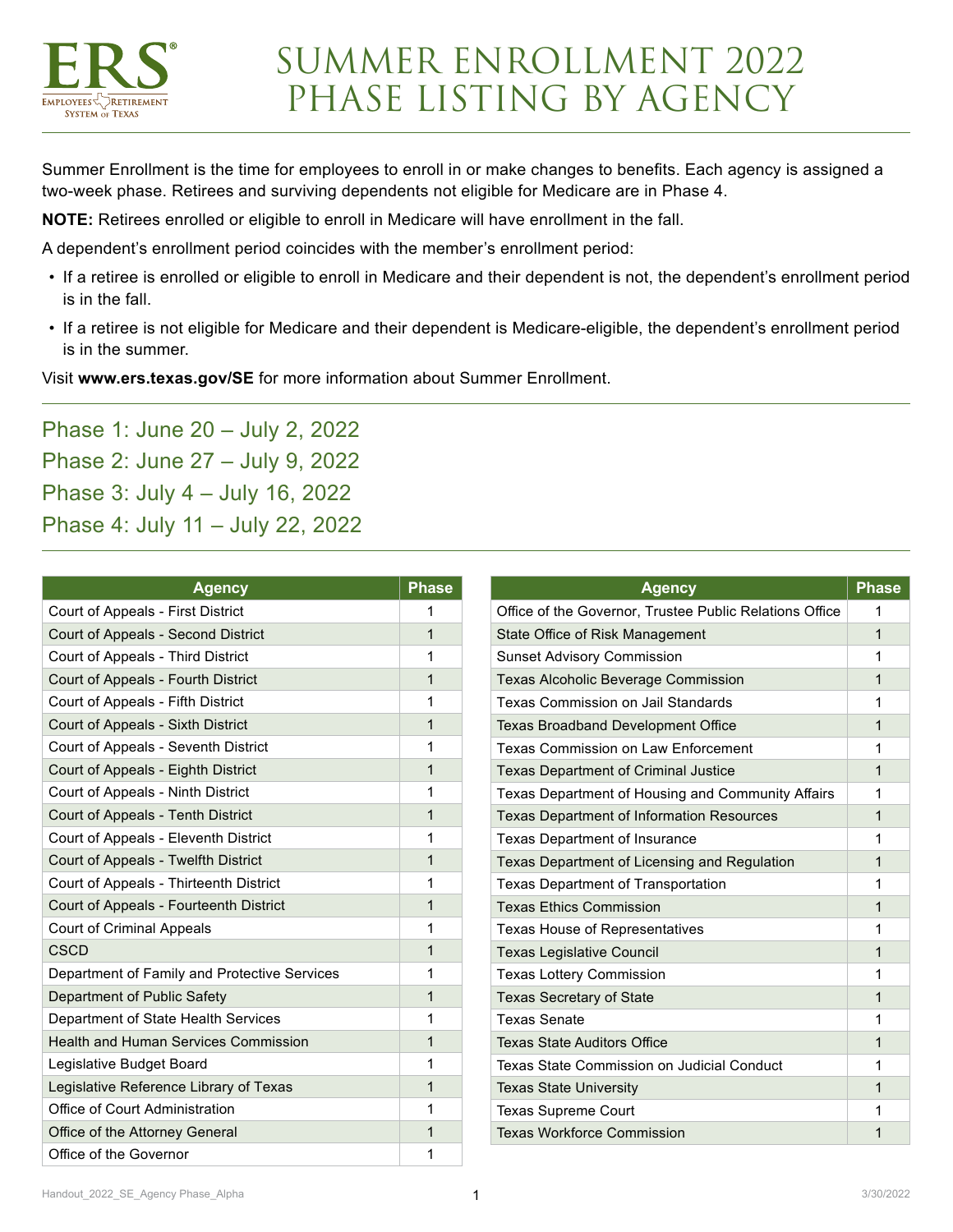

## SUMMER ENROLLMENT 2022 PHASE LISTING BY AGENCY

| Agency                                            | <b>Phase</b>   |
|---------------------------------------------------|----------------|
| Alamo Community College District                  | 2              |
| <b>Austin Community College</b>                   |                |
| Cancer Prevention and Research Institute of Texas |                |
| <b>Comptroller's Judiciary Section</b>            | $\overline{2}$ |
| <b>Credit Union Department</b>                    |                |
| <b>Dallas County Community College District</b>   |                |
| Department of Motor Vehicles                      | 2              |
| Department of Savings and Mortgage Lending        | $\overline{2}$ |
| <b>Houston Community College</b>                  |                |
| Lone Star College                                 |                |
| Office of Consumer Credit Commissioner            | 2              |
| Public Utility Commission of Texas                | $\overline{2}$ |
| Railroad Commission of Texas                      | 2              |
| Sam Houston State University                      | $\overline{2}$ |
| School For the Blind and Visually Impaired        | 2              |
| Stephen F. Austin State University                | $\overline{2}$ |
| <b>Tarrant County College</b>                     | 2              |
| <b>Teacher Retirement System</b>                  | $\overline{2}$ |
| Texas Board of Veterinary Medical Examiners       | 2              |
| <b>Texas Bond Review Board</b>                    | $\overline{2}$ |
| Texas Commission on Environmental Quality         | 2              |
| <b>Texas Comptroller of Public Accounts</b>       | $\overline{2}$ |
| Texas County and District Retirement System       | 2              |
| Texas Higher Education Coordinating Board         | 2              |
| Texas Juvenile Justice Department                 | 2              |
| <b>Texas Medical Board</b>                        | $\overline{2}$ |
| <b>Texas Military Department</b>                  | 2              |
| <b>Texas Municipal Retirement System</b>          | $\overline{2}$ |
| <b>Texas Parks and Wildlife Department</b>        | 2              |
| <b>Texas Pension Review Board</b>                 | $\overline{2}$ |
| <b>Texas Public Finance Authority</b>             | 2              |
| <b>Texas Real Estate Commission</b>               | 2              |
| Texas School for the Deaf                         | 2              |
| Texas State Board of Public Accountancy           | $\overline{2}$ |
| <b>Texas State Securities Board</b>               | 2              |
| <b>Texas Tech University</b>                      | $\overline{c}$ |
| Texas Tech University Health Sciences Center      | 2              |
| Texas Treasury Safekeeping Trust Company          | 2              |
| Texas Water Development Board                     | 2              |
| Texas Woman's University                          | 2              |
| University of Houston - 0730                      | 2              |
| University of Houston - 0783                      | $\overline{2}$ |

| <b>Agency</b>                          | <b>Phase</b>   |
|----------------------------------------|----------------|
| University of Houston - Downtown       | 2              |
| University of Houston - Victoria       | $\overline{2}$ |
| University of Houston - Clear Lake     | 2              |
| University of North Texas              | 2              |
| University of Texas Medical Branch     | 2              |
| <b>Windham School District</b>         | $\overline{2}$ |
| <b>Alvin Community College</b>         | 3              |
| Amarillo College                       | 3              |
| Angelina County Junior College         | 3              |
| <b>Angelo State University</b>         | 3              |
| <b>Blinn College</b>                   | 3              |
| <b>Board of Pharmacy</b>               | 3              |
| <b>Brazosport College</b>              | 3              |
| <b>Central Texas College</b>           | 3              |
| Cisco Junior College                   | 3              |
| <b>Clarendon College</b>               | 3              |
| <b>Coastal Bend College</b>            | 3              |
| College of the Mainland                | 3              |
| <b>Collin County Community College</b> | 3              |
| Del Mar College                        | 3              |
| El Paso Community College              | 3              |
| Employees Retirement System of Texas   | 3              |
| <b>Frank Phillips College</b>          | 3              |
| <b>Galveston College</b>               | 3              |
| Grayson College                        | 3              |
| <b>Health Professions Council</b>      | 3              |
| Hill College                           | 3              |
| <b>Howard College</b>                  | 3              |
| Kilgore Junior College                 | 3              |
| Lamar Institute of Technology          | 3              |
| Lamar State College - Orange           | 3              |
| Lamar State College - Port Arthur      | 3              |
| Lamar University at Beaumont           | 3              |
| Laredo Community College               | 3              |
| Lee College                            | 3              |
| <b>McLennan Community College</b>      | 3              |
| <b>Midland College</b>                 | 3              |
| Midwestern State University            | 3              |
| Navarro College                        | 3              |
| North Central Texas College            | 3              |
| Northeast Texas Community College      | 3              |
| Odessa College                         | 3              |